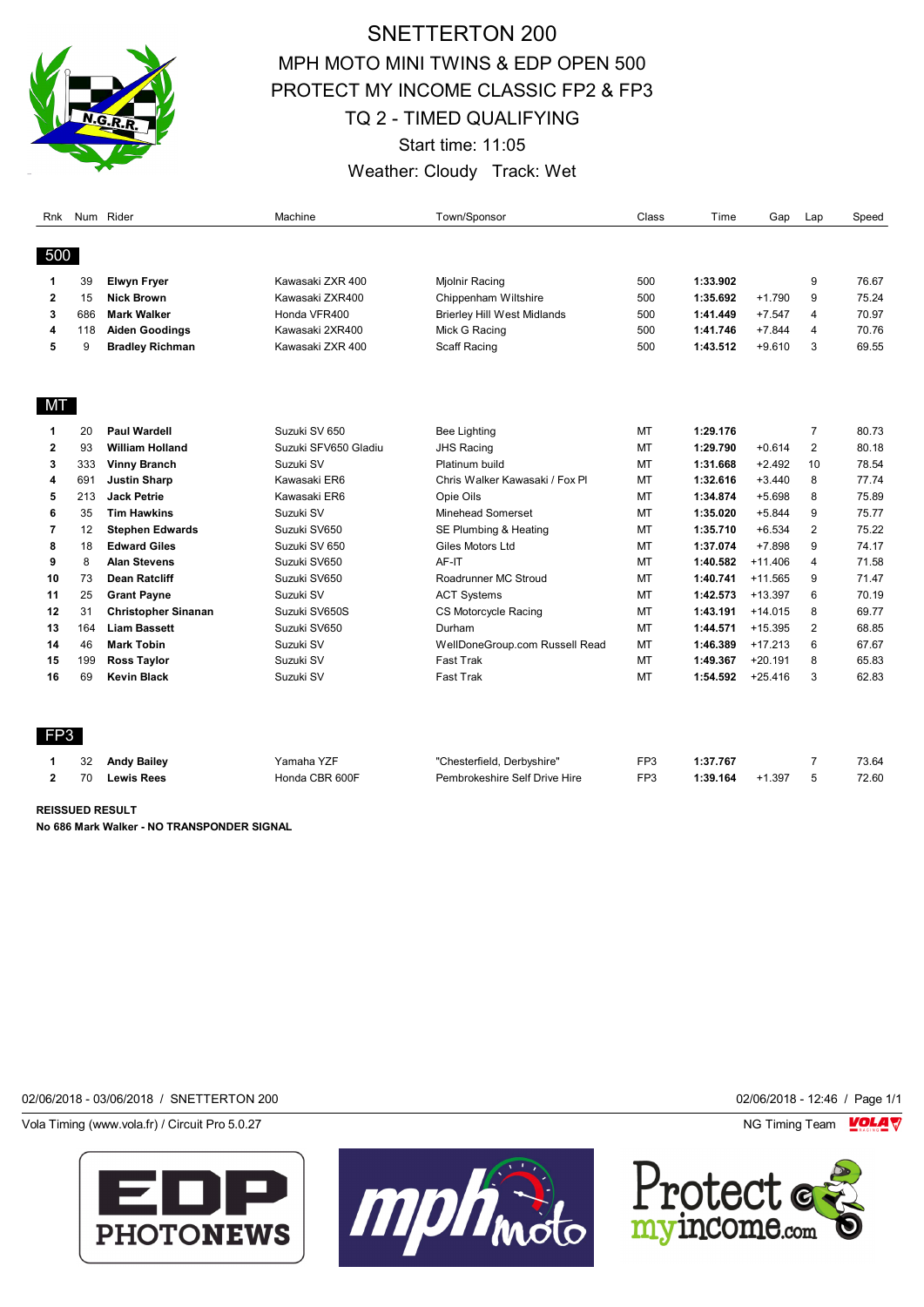

 Aiden Goodings START

 **1:42.055** 1:44.238 **1:41.746**

 Alan Stevens **START** 

> **1:44.422 1:43.958 1:40.582**

Andy Bailey

**START** 

 **1:45.313 1:42.999 1:39.107 1:37.767** 1:38.057 1:38.343

 Bradley Richman **START** 

> **1:43.512** 1:44.816

Christopher Sinanan

**START** 

 **1:47.875 1:46.550** 1:46.677 **1:45.831 1:45.081**

| SNETTERTON 200                      |  |
|-------------------------------------|--|
| MPH MOTO MINI TWINS & EDP OPEN 500  |  |
| PROTECT MY INCOME CLASSIC FP2 & FP3 |  |
| TQ 2 - TIMED QUALIFYING             |  |
| I AP TIMFS                          |  |

| Lap            | Time                | Lap                 | Time                 |
|----------------|---------------------|---------------------|----------------------|
| 7              | 1:43.191            | 7                   | 1:38.630             |
| 8              | 1:45.034            | 8                   | 1:38.684             |
|                |                     | 9                   | 1:33.902             |
|                | Dave Hampton        |                     |                      |
|                | <b>START</b>        |                     | <b>Grant Payne</b>   |
| 1              |                     |                     | <b>START</b>         |
|                |                     | 1<br>$\overline{2}$ |                      |
|                |                     |                     | 1:42.573             |
|                | Dean Ratcliff       | 3<br>4              | 1:45.461             |
|                | <b>START</b>        |                     | 1:46.918             |
| 1              |                     | 5<br>6              | 1:46.037<br>1:44.719 |
| $\overline{2}$ | 1:43.054            |                     |                      |
| 3              | 1:44.837            |                     |                      |
| 4              | 1:41.785            |                     |                      |
| 5              | 1:44.227            | Jack Petrie         |                      |
| 6              | 1:44.136            |                     | <b>START</b>         |
| $\overline{7}$ | 1:43.102            | 1                   |                      |
| 8              | 1:43.400            | $\overline{2}$      | 1:45.884             |
| 9              | 1:40.741            | 3                   | 1:38.559             |
|                |                     | 4                   | 1:38.589             |
|                |                     | 5                   | 1:35.133             |
|                |                     | 6                   | 1:34.874             |
|                | <b>Edward Giles</b> | 7                   | 1:35.480             |
|                | <b>START</b>        | 8                   | 1:37.980             |
| 1              |                     |                     |                      |
| $\overline{2}$ | 1:43.601            |                     |                      |
| 3              | 1:44.100            |                     | <b>Justin Sharp</b>  |
| 4              | 1:46.647            |                     |                      |
| 5              | 1:41.919            |                     | <b>START</b>         |
| 6              | 1:37.074            | 1                   |                      |
| 7              | 1:37.413            | 2                   | 1:33.596             |
| 8              | 1:39.839            | 3                   | 1:33.525             |
| 9              | 1:37.576            | 4                   | 1:32.661             |
|                |                     | 5                   | 1:32.781             |
|                |                     | 6<br>7              | 1:35.716             |
|                | Elwyn Fryer         | 8                   | 1:32.616<br>1:34.711 |
|                | <b>START</b>        |                     |                      |
| 1              |                     |                     |                      |
| $\overline{2}$ | 1:41.977            |                     |                      |
| 3              | 1:43.518            |                     | Kevin Black          |
| 4              | 1:39.441            |                     | <b>START</b>         |

|  | 02/06/2018 - 03/06/2018 / SNETTERTON 200 |
|--|------------------------------------------|

Vola Timing (www.vola.fr) / Circuit Pro 5.0.27 NG Timing Team VOLA V





 **1:35.917** 1:37.150

**1:54.592**

02/06/2018 - 11:25 / Page 1/2